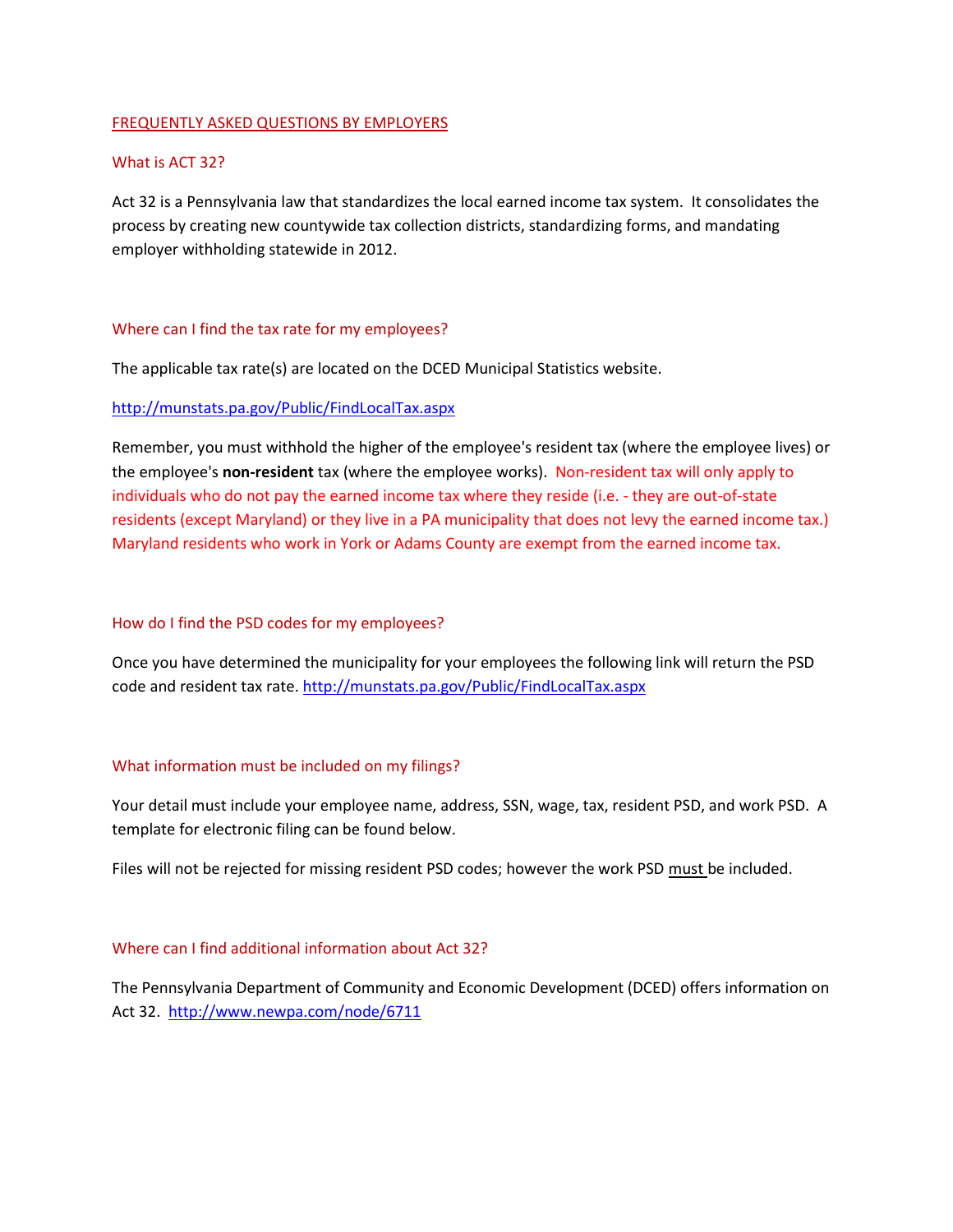#### Does every employee have to fill out a Certificate of Residency?

Starting in 2012, every PA employer must require every new employee to complete a Certificate of Residency form. An employer shall require any employee who changes his or her address to complete a new Certificate of Residency form. The forms should be retained by the employer; not filed to the York Adams Tax Bureau.

# What should I do if my employee provides a different municipality on the Certificate of Residency than I find on the DCED website?

In the event of a discrepancy please use the information provided by your employee on the Certificate of Residency.

# Can the employee withholdings be submitted to a single tax collector if my business has multiple locations throughout Pennsylvania?

A business with employment locations in more than one tax collection district may file and pay the total amount of income taxes withheld from employees in all work locations to the tax collector for the district where the employer's payroll operations is located. The employer MUST file monthly and MUST report and pay withholdings electronically. **The employer must file a notice of intention to file combined returns and make combined payments with the tax collectors for each place of employment at least one month before filing its first combined return.**

# What is the filing frequency?

Filings are quarterly, and are due 30 days following the end of each calendar quarter.

If you have chosen a combined collector filings are due monthly, and must be electronic. Monthly filings are due within thirty days of the end of each month.

# When are employers required to reconcile annual employee withholdings?

The annual reconciliation is due by the end of February.

# If I have submitted my filing online through PA Lite or electronically do I need to send paper returns?

No. Electronic filings should not be duplicated with a paper filing.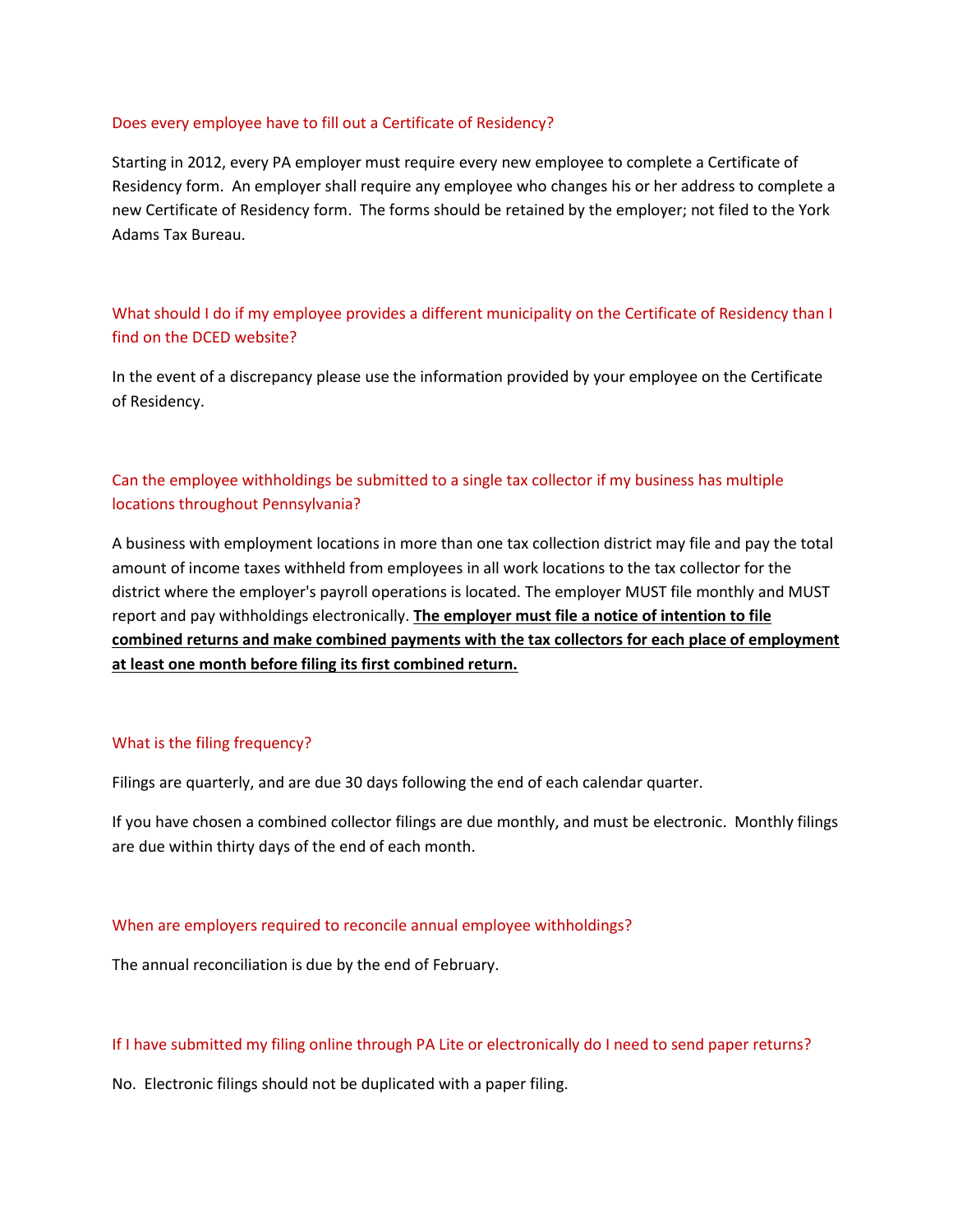#### What is the easiest way to submit my filing?

The easiest way to submit your filing is electronically though PA Lite.

Fill out the Online Filing Questionnaire and either fax or email it to us and our staff will set up the account for you and contact you with your login information.

This information is required in order to receive a temporary account password for the online filing system. Once the website is accessed it is highly recommended that you change the assigned password to something unique to the user.

Once your online account has been created, you can login here to PA Lite. <https://employer.palite.org/>

#### What methods are available for electronic payments?

ACH Debit payments are accepted through PA Lite.

ACH Credit payments can also be made to our office. The instructions can be found in the ACH Credit Instructions under the Employer tab.

# How should I handle out of state employees?

The resident PSD code for an out of state employee is 880000. Employers must withhold and report the appropriate non-resident tax, with the exception of Maryland employees. The York Adams Tax Bureau will not require local earned income tax to be withheld from Maryland residents. Those employees would be entitled to a refund if tax is withheld.

#### If I am a tax preparer, am I able to use PA Lite to file online for my clients?

Yes. Please complete the online filing questionnaire to register.

#### What do I do if my employee moves part way through the reporting period?

The tax should be withheld at the correct dates based on the dates of the move. When reporting the address at the end of quarter the new address should be listed.